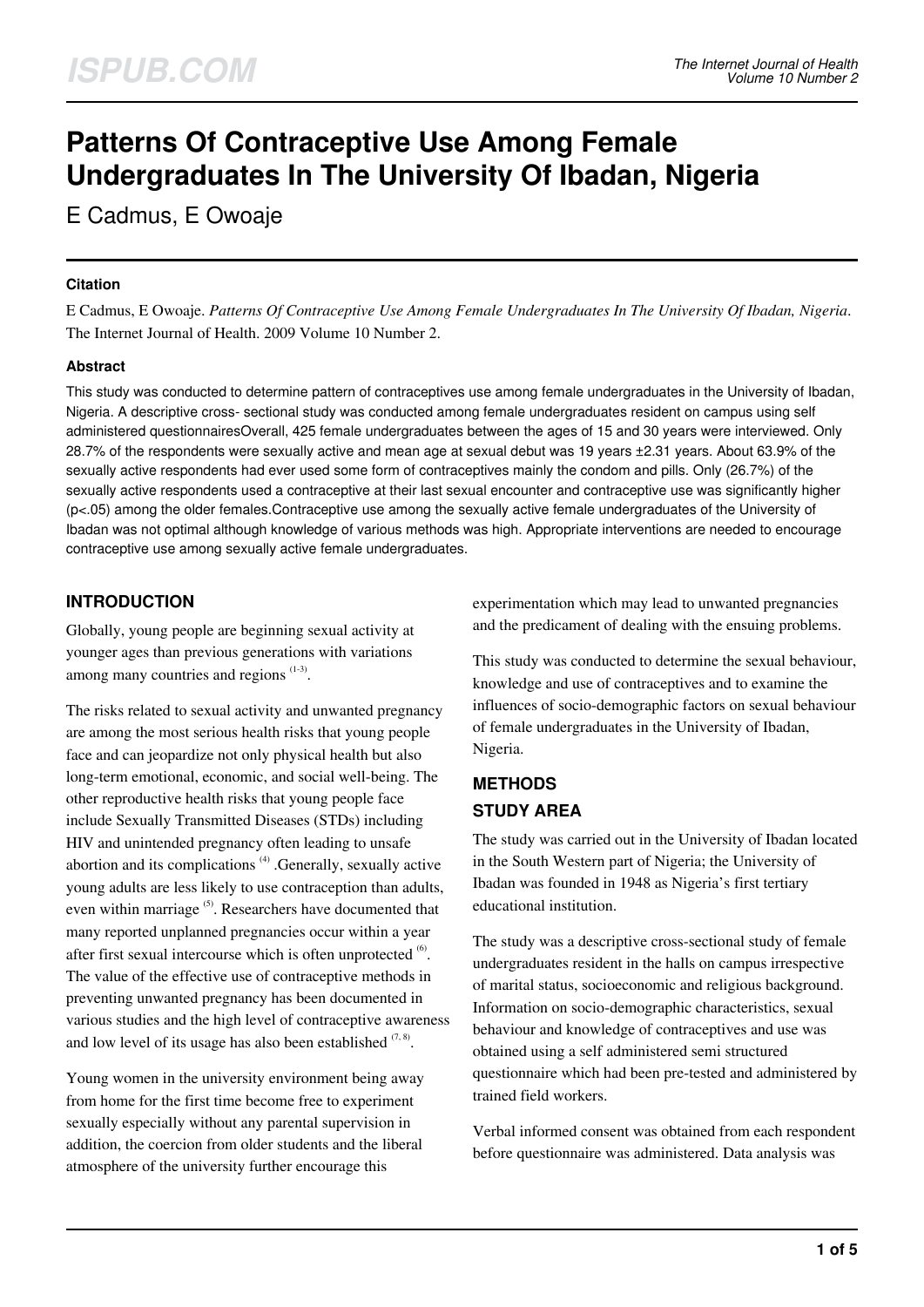done with SPSS version 14.0 software. Frequencies were generated and Chi-square test was used to check for associations between categorical variables. Level of statistical significance was set at  $p<0.05$ .

## **RESULTS**

## **SOCIO-DEMOGRAPHIC CHARACTERISTICS OF RESPONDENTS**

Four hundred and twenty-five respondents were interviewed. The majority 414 (97.4%) were single and 242 (56.9%) were aged between 20-24 years. There were 376 (88.5%) Christians and 44 (10.4%) Muslims.

#### **Figure 1**

Table 1: SOCIO-DEMOGRAPHIC CHARACTERISTICS OF THE RESPONDENTS (N=425)

| (96) | <b>Number</b> | Socio-demographic      |  |
|------|---------------|------------------------|--|
|      |               | <b>Characteristics</b> |  |
|      |               | Age (years)            |  |
| 28.2 | 120           | $\triangleleft$        |  |
| 56.9 | 242           | 20-24                  |  |
| 14.8 | 63            | $\geq$ 25              |  |
|      |               | <b>Marital Status</b>  |  |
| 97.4 | 414           | Never married/Single   |  |
| 1.6  | 7             | Mamed                  |  |
| 0.7  | 3             | Cohabiting             |  |
| 0.2  | 1             | Widowed                |  |
|      |               | <b>Family Type</b>     |  |
| 83.3 | 354           | Monogamous             |  |
| 16.7 | 71            | Polygamous             |  |
|      |               | Religion               |  |
| 88.5 | 376           | Christianity           |  |
| 10.4 | 44            | Islam                  |  |
| 0.2  | 1             | Traditional/Others     |  |

#### **SEXUAL BEHAVIOR AND REPORTED USE OF CONTRACEPTIVES.**

One hundred and twenty two (28.7%) of the respondents had ever had sexual intercourse. The mean age at sexual debut

was 19 years  $\pm 2.3$  years and most (%) had their sexual debut between ages 20-24 years.

With regards to the prevalence of contraceptive use, 78 (63.9%) of the sexually active respondents had ever used some form of contraceptive however, only 30 (26.7%) of the sexually active respondents were currently using some form of contraceptive.

#### **Figure 2**

Table 2: REPORTED USE OF CONTRACEPTIVES AMONG SEXUALLY ACTIVE RESPONDENT'S.

|           |    | Reported use of contraceptives            |
|-----------|----|-------------------------------------------|
| $(N=122)$ | 96 |                                           |
|           |    | <b>Ever used contraceptives</b>           |
| 63.9      | 78 | Yes                                       |
| 36.1      | 44 | No                                        |
|           |    | Contraceptive use at last intercourse     |
| 26.7      | 30 | Yes                                       |
| 82.1      | 92 | No                                        |
|           |    | <b>Number of lifetime sexual partners</b> |
|           |    |                                           |
| 50.8      | 62 | $\mathbf{1}$                              |
| 24.6      | 30 | $\overline{2}$                            |
| 24.6      | 30 | 23                                        |

Condoms 68 (87.2%) were the most commonly used methods of contraceptives, followed by the oral contraceptives 11 (15.4%) and the emergency contraceptives. Other methods of contraception in mentioned include the use of foaming tablets 1 (1.3%) and native concoctions 2(2.6%).

The knowledge of the effective methods of contraception among the respondents who had ever had sexual intercourse is shown below. Sixty-one (50.0%) perceived condoms as the most effective method of contraception whereas 58 (47.5%) regarded abstinence as being most effective. Only 7(5.7%) respondents perceived emergency contraception as being effective.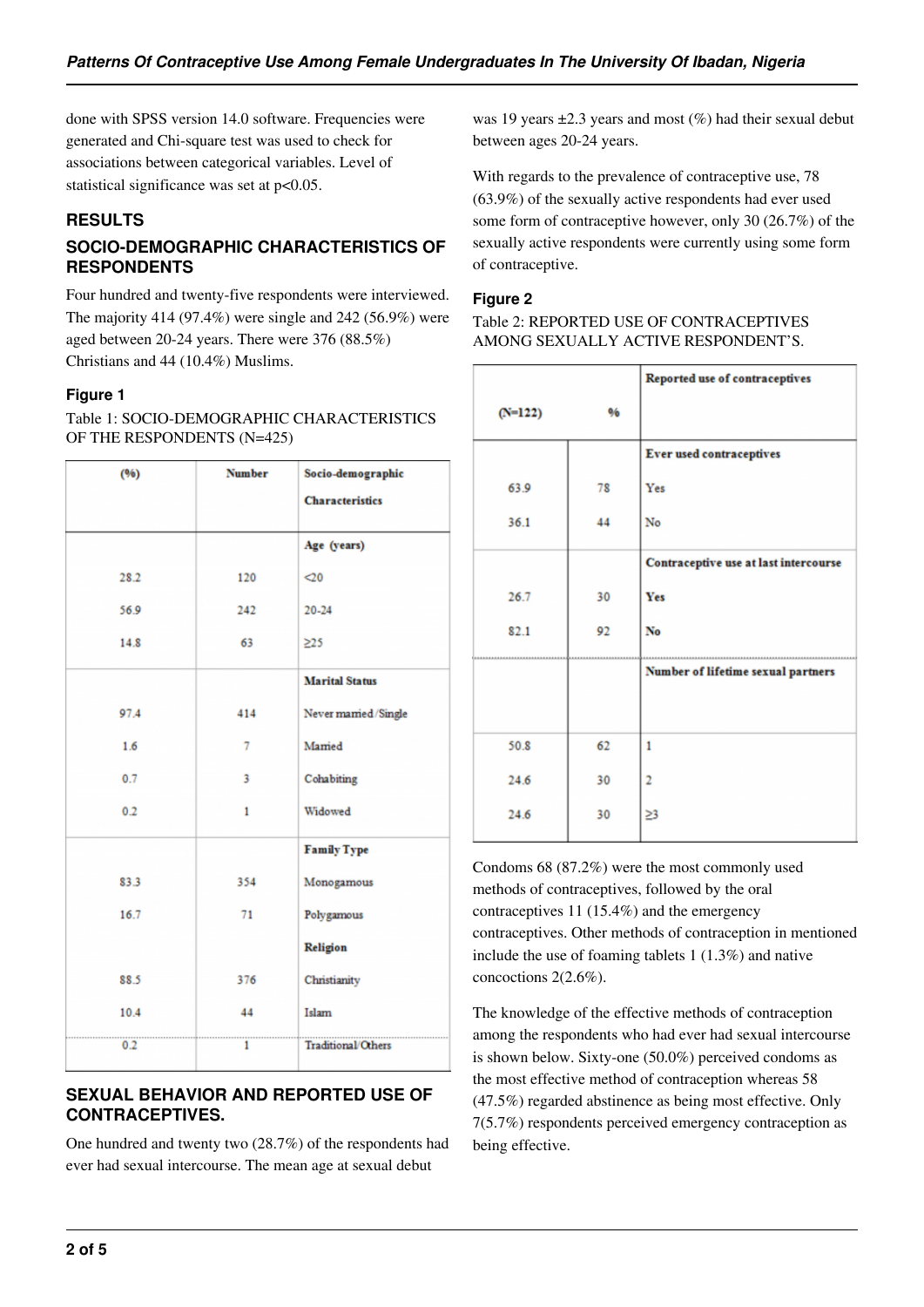#### **FACTORS ASSOCIATED WITH CONTRACEPTIVE USE**

Nineteen (61.2%) of the sexually active respondents over 25 years old had ever used a contraceptive during intercourse while 49 (53.8%) of those less than 25 years had ever used a form of contraceptive. The older the sexually active respondents were, the higher the chance they had used some form of contraceptive  $(X^2=31.34 \text{ p} = 0.00)$ .

#### **FACTORS ASSOCIATED WITH SEXUAL BEHAVIOUR.**

Generally, the proportion of students who had ever had sexual intercourse increased with age and was statistically significant (p<0.001). A significantly higher proportion, 28 (39.4%) of respondents from polygamous homes had ever had sexual intercourse compared with 94 (26.6%) of females from monogamous families (p<0.001). Twenty- four (39.3%) of females who had either parent dead had ever had sex while 22 (37.3%) of those with parents living apart were sexually active and this was statistically significant( $X^2 = 7.64$ ,  $P=0.02$ ).

## **Figure 3**

Table 3: FACTORS ASSOCIATED WITH SEXUAL BEHAVIOUR (n=425)

| $\mathbf{X}^{\mathbf{2}}$<br>p value |       | <b>Ever had sex</b> |            | <b>Characteristics</b>   |
|--------------------------------------|-------|---------------------|------------|--------------------------|
|                                      |       | Yes $n(96)$         | No $n(96)$ |                          |
|                                      |       |                     |            | Age                      |
| < 0.001<br>29.18                     |       | 105(87.5)           | 15(12.5)   | $<$ 20 years             |
|                                      |       | 166(68.6)           | 76(31.4)   | 20-24 years              |
|                                      |       | 32(50.8)            | 31(49.2)   | $>=25$ years             |
|                                      |       |                     |            | <b>Family type</b>       |
| 0.03                                 | 4.79  | 260(73.4)           | 94(26.6)   | Monogamous               |
|                                      |       | 43(60.6)            | 28(39.4)   | Polygamous               |
|                                      |       |                     |            | <b>Marital</b> status of |
|                                      |       | 229(75.1)           | 76(24.9)   | parents                  |
| 0.02                                 | 7.635 | 37(60.7)            | 24(39.3)   | Living together          |
|                                      |       | 37(62.5)            | 22(37.3)   | Father or mother dead    |
|                                      |       |                     |            | Living apart/divorced    |

## **DISCUSSION**

Almost one-third of the respondents reported having ever had sexual intercourse. This finding is lower than rates reported in some other studies in Nigeria which reported higher rates of sexual activity among female undergraduates  $(9-12)$ . In a study conducted in the University of Lagos, it was reported that more than half of the respondents were sexually active  $(12)$ . This may be due to the fact that Lagos is a highly modern city and as such the youth are more sexually exposed and it is also possible that respondents might have underreported sexual activity in our study. Mean age at sexual debut in this study was 19 years; this is higher than other studies conducted in Nigeria, and other West African countries where mean age at sexual debut was estimated to be about 16.6 years  $(13)$ . However the mean age in a study carried out among young female undergraduates in Nnamdi Azikiwe University, Anambra by Adinma et al revealed a higher mean age at sexual debut of 21.8 years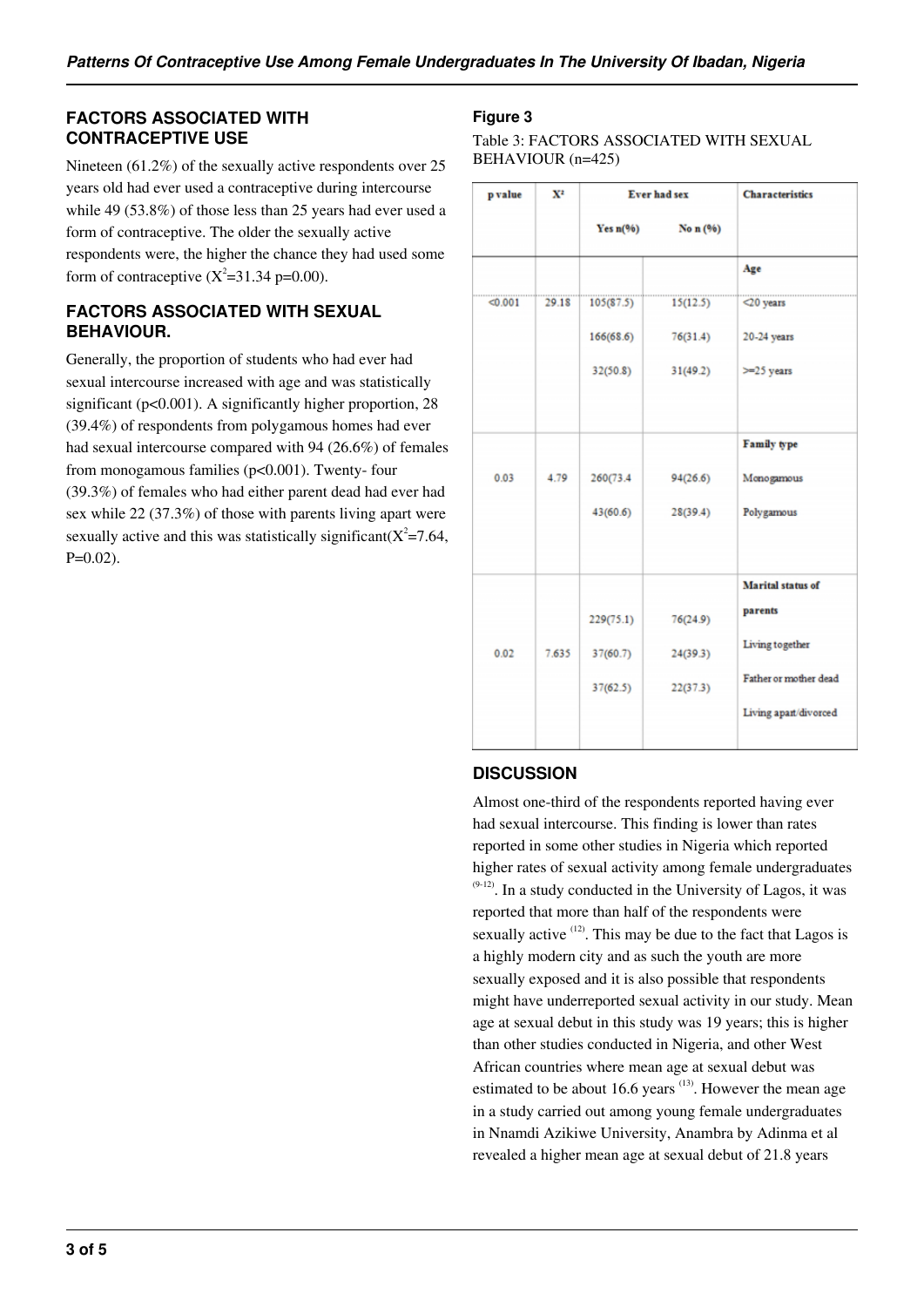$^{(10)}$ . Also sexual activity is more common among females from polygamous families a finding similar to what was documented by Slap et al  $(14)$ .

Regarding contraceptive use, three quarters of the sexually active respondents had ever used a contraceptive. This is slightly higher than that reported among female undergraduates in the University of Benin which revealed that only a third of these had ever practiced contraception (15). The high incidence of contraceptive use in this study may be because of the high educational level and single marital status of the respondents which have been found to have strong influences on the use of contraceptives  $(9, 12, 16)$ . Condoms were observed to be the main method of contraceptive used in the study and this is similar to findings of other studies where the most commonly known, ever used, and currently used contraceptive was condom  $(11, 16, 17)$ . Overall, about a quarter of respondents in the study knew about emergency contraception. This is lower than what was reported by Aziken et al where almost 60% of the respondents knew about emergency contraception  $(15)$ . The study carried out by Ebuehi et al. among undergraduates in Lagos reported that slightly over two thirds of the respondents were aware of emergency contraception  $(12)$ .

#### **CONCLUSION**

This study has yielded insight into the patterns of contraceptive use among female undergraduates in the University of Ibadan. Even though the mean age at sexual debut was found to be higher among the students than in the general populace current use of contraceptive is still low. There is need to institute interventions to improve contraceptive uptake in this group of individuals.

#### **ACKNOWLEDGMENTS**

We are grateful to the field staff for their assistance with this study and Dr Simbo Ige for reviewing the manuscript.

#### **References**

1. Ajayi AA, Marangu LT, Miller J, Paxman JM. Adolescent sexuality and fertility in Kenya: A survey of knowledge, perceptions, and practices.Stud in Fam Plann 1991;  $22(4):205-16.$ 

2. Feyisetan B, Pebley AR. Premarital sexuality in urban Nigeria. Studies in Family Planning 1989; 20(6):343-54. 3. Morris L. Sexual behavior of young adults in Latin America. Advances in Population 1994; 2:231-52. 4. Treffers PE, Olukoya AA, Ferguson BJ ,Liljestrand J. Care of Adolescent pregnancy and childbirth. Int J Gyneacol Obstet 2001 75:111-21. 5. National Population Commission (NPC) [Nigeria] and ORC Macro. 2004. Nigeria Demographic and Health Survey 2003. Calverton, Maryland: National Population Commission and ORC Macro. 6. Contraception Report . Contraception and adolescents:Highlights from the NASPAG conference. Contraception Report 1995; 6(3):4-11, 4. 7. Agyei WKA, Epema EJ. Sexual behavior and contraceptive use among 15-24-year-olds in Uganda. International Family Planning Perspectives 1992;18(1):13-7. 8. Lema VM. The determinants of sexuality among adolescent school girls in Kenya. East African Medical Journal 1990; 67(3):191-200. 9. Adinma JI, Okeke A.O. Contraception: awareness and practice among Nigerian tertiary school girls. West Afr J Med. 1995;  $14(1):34-8$ . 10. Oye –Adeniran B.A, Adewole I.F, Umoh A.V, Oladokun A, Gbadegesin A. Sources of contraceptive commodities for users in Nigeria. PLos Medicine. 2005; 2(11):306. 11. Ebuehi O.M, Ekanem E.E, Ebuehi O.A. Knowledge and practice of emergency contraception among female undergraduates in the University of Lagos, Nigeria. East Afr Med JMar. 2006; 83(3):90-5. 12. Demographic and Health Surveys. Adolescent women in sub-Saharan Africa: A chartbook on marriage and childbearing. Washington, D.C.: Population Reference Bureau; 1999. 13. Slap G B, Lot L, Huang B, Daniyam C.A, Zink T.M, Succop P A. Sexual behaviour of adolescents in Nigeria: cross sectional survey of secondary school students. BMJ 2003; 326:15-21. 14. Aziken M.E, Okonta P.I, Ande A B. Knowledge and perception of emergency contraception among female Nigerian undergraduates. Int Fam Plan Perspect. 2003; 29(2):84-7. 15. Araoye MO, Fakeye O O. Sexuality and contraception among Nigerian adolescents and youth. . Afr J Reprod Health. 1998; 2(2):142-50.

16. Orji E.O, Adegbenro C.A, Olalekan A.W. Prevalence of sexual activity and family planning use among undergraduates in South West Nigeria. Eur J Contracept Reprod Health Care. 2005); 10 (4):255-60.